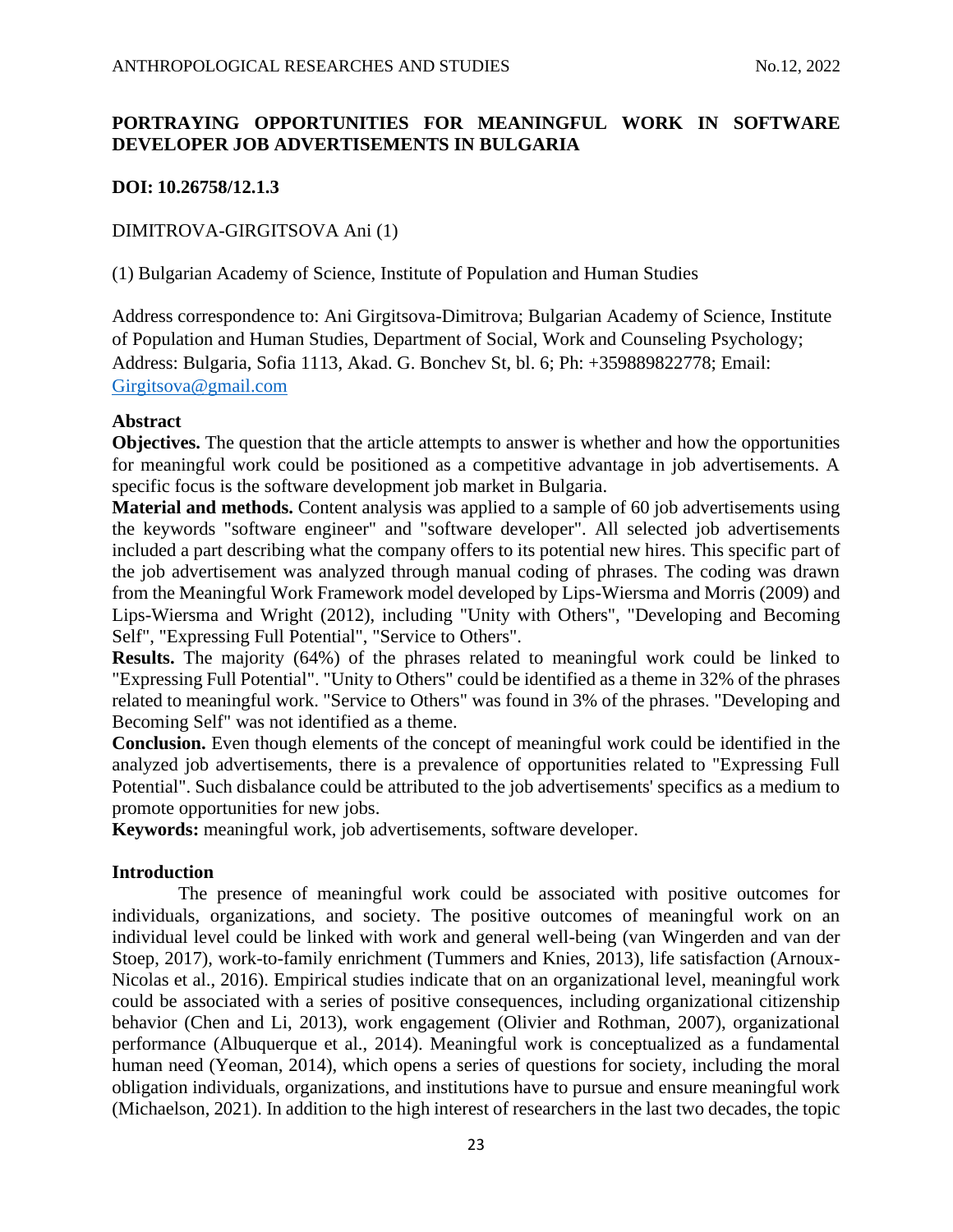of meaningful work also captures the attention of practitioners. More organizations focus on offering and creating opportunities for meaningful work, giving people the tools and autonomy to succeed, and selecting the right people for the right job to attract, engage and retain them (Bersin, 2015).

Bulgaria's software development job market has experienced a sizable growth in the last few years (Bulgarian Association of Software Companies, 2020), (Zapryanov, 2020). The continuous growth could be explained by a combination of international companies opening offices in Bulgaria, the growth of local companies, and an increasing number of startups. This combination of factors contributes to establishing a competitive job market. Companies invest in establishing a strong employer brand by building a solid presence across job boards, specialized industry forums, events, communities, and social media. Companies offer competitive remuneration, benefits, and perks to attract high-quality applicants. Job advertisements are usually a part of the companies' efforts to attract talent. In addition to a description of expected job responsibilities and requirements for the candidates, job advertisements typically include a description of what the companies have to offer, including information about financial rewards, benefits, and perks. This article explores whether opportunities for meaningful work are also positioned in addition to the typical financial rewards, benefits, and perks in the job advertisements in the Bulgarian software development job market as an effort to attract applicants.

To explore how and whether opportunities for meaningful work are used in job advertisements, first we need to define the concept of "meaningful work". In the academic literature, there is no consensus over a single definition of meaningful work (Rosso et al., 2010; Bailey at al., 2018). In the context of the Job Characteristics Model, the experience of meaningful work is "something that "counts" in one's own system of values" (Hackman and Oldham, 1980, p. 73). The experience of meaningful work is reviewed as a critical psychological state that affects internal work motivation, alongside experiencing responsibility for outcomes of the work and knowledge of the actual results of the work activities (Hackman and Oldham, 1980, p. 73). Skill variety, task identity, and task significance are the job characteristics that contribute to the experience of meaningful work. Meaningful work could also refer to "work experienced as particularly significant and holding more positive meaning for individuals" (Rosso et al., 2010, p. 95). Another definition positions meaningful work as work that "gives essence to what people do and brings a sense of fulfillment, and a pathway to express the meaning and purpose of their lives." (Chalofsky, 2003, p.74). The assumption that meaningful work involves personally significant and important work could be identified as common in the above-mentioned definitions. An additional layer of complexity could be added by reviewing the meaningful work through the lenses of time: as a steady subjective mindset that people have or as an experience that can occur depending on situational influences having intra-individual daily variations (Tommasi, Ceschi & Sartori, 2020).

Meaningful work can also be conceptualized as a multidimensional construct (Lips-Wiersma and Morris, 2009; Lips-Wiersma and Wright, 2012; Schnell & Hoffman, 2020). Based on the meaning in life empirical research, four facets of meaning in work can be identified: coherence, significance, purpose and belonging (Schnell & Hoffman, 2020). Meaningful work is experienced as a combination of these four facets. When they are perceived as missing in one's work, work is perceived as meaningless (Schnell et al., 2013, 2019, as cited in Tommasi et al., 2021).

Another multidimensional view on meaningful work (Lips-Wiersma and Morris, 2009; Lips-Wiersma and Wright, 2012) indicates four sources of meaningful work: "Developing and Becoming Self", "Unity with Others", "Expressing Full Potential", Service to Others". In addition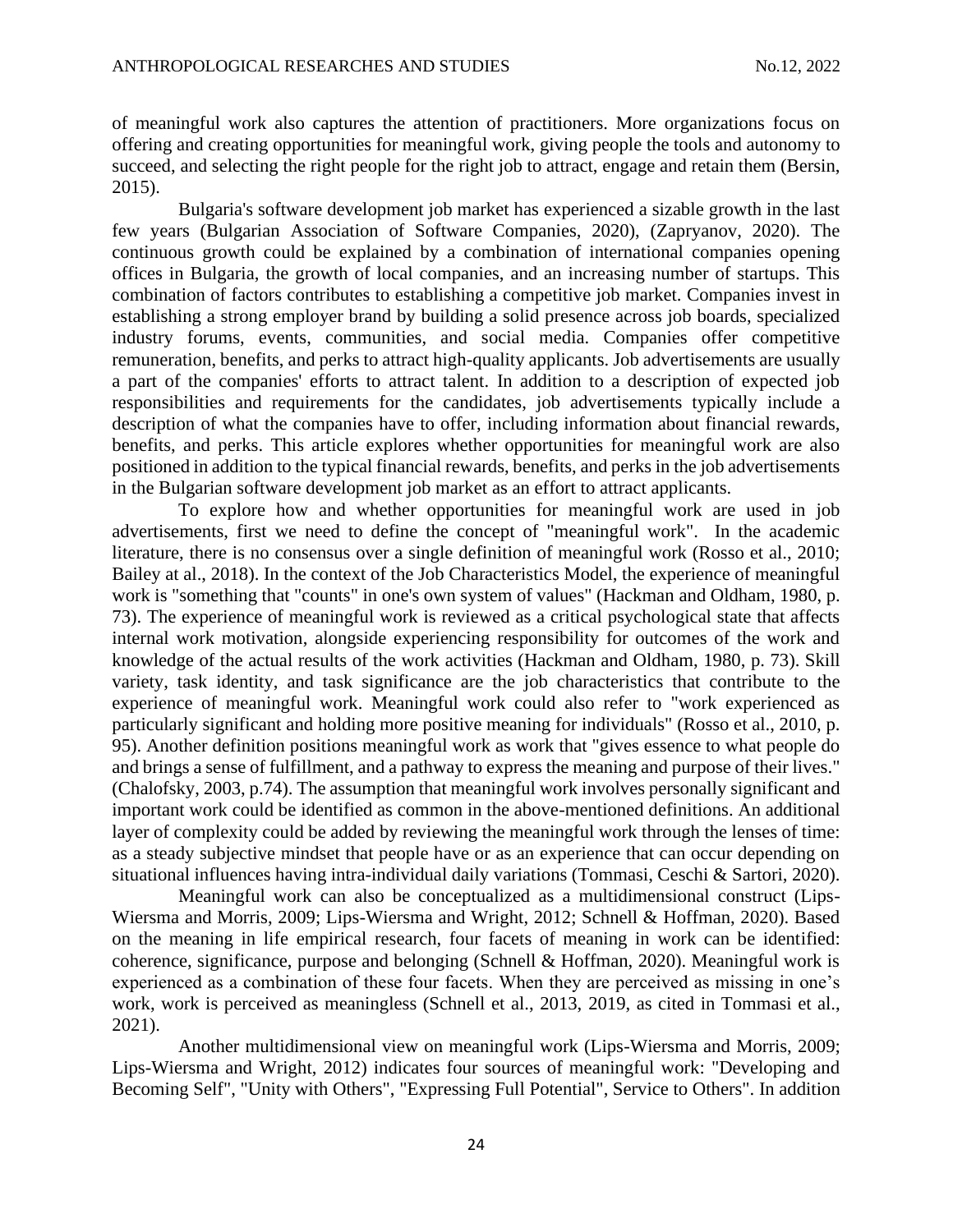to these four dimensions of meaningful work, there are different types of tensions: the tension between the needs of the self and the need to meet the needs of the others, as well as the tension between "being" / reflection and "doing"/action (Lips-Wiersma and Wright, 2009). An additional layer to the framework adds the dynamic relationship between inspiration and reality. The inspiration is related to the vision and the ideal the individual strives for. Because of the various sources of meaningful work that this model presents, we have chosen to use it partially as the theoretical foundation to explore the following research questions. The first question is whether the concept of meaningful work could be identified in the job advertisements, focusing on the section that describes what the company offers to its potential employees. The second question is what sources of meaningful work could be identified: "Unity with others", "Developing and Becoming Self", "Expressing Full Potential", or "Service to Others". The third question is how the aspects of meaningful work are articulated in the job advertisements and the specific opportunities companies offer.

#### **Materials and Methods**

The study was conducted in March 2021. Content analysis was used in the study as "a research method that uses a set of procedures to make valid interferences from text" (Weber, 1990, p. 9). For sampling purposes, job advertisements from three popular job boards in Bulgaria were used: LinkedIn, dev.bg, and jobs.bg. While LinkedIn and jobs.bg are used for job advertisements for different types of positions, dev.bg is a specialized job board only for positions related to information technology. In order to be included in the study, the job advertisements had to meet several criteria. First, the keywords used for the selection of the job advertisements were "software engineer" and "software developer". Even though there is a demand for other positions in the software development job market, for example, quality assurance engineers, the study focuses on a specific job, representative for the industry. Second, in addition to the typical description of job responsibilities and expected qualifications, all the job advertisements had to have a separate part describing what the company offers to its potential new employees. Third, the advertised jobs had to be exclusively based in Bulgaria. The specific city in Bulgaria was not part of the criteria. All the job advertisements were in English. This was not part of the selection criteria. Publishing job advertisements related to the software development industry is a common practice in the software development market in Bulgaria.

The sample included 60 different job advertisements of 60 different organizations. Names of the organizations whose job advertisements were used in the research were anonymized. Information about company size, headquarters location, revenue was not collected. Any other possibly identifiable information articulated in the job advertisements remains confidential.

Content analysis was applied to the specific part of the job advertisements describing what the company offers to its potential employees. As part of the structure of the job advertisements, this part is often called "Benefits", "What we offer", "We offer" or other possible titles depending on the style of writing of the job advertisements. This specific part of the job advertisements was analyzed by applying manual coding of phrases. "A priori" coding (Weber, 1990) was applied since the categories were established in advance based on a theory. The coding sheet was based on the descriptions behind the four quadrants of the framework of meaningful work (Lips-Wiersma and Morris, 2009; Lips Wiersma and Wright, 2012): "Unity with others", "Developing and Becoming Self", "Expressing Full Potential", "Service to Others".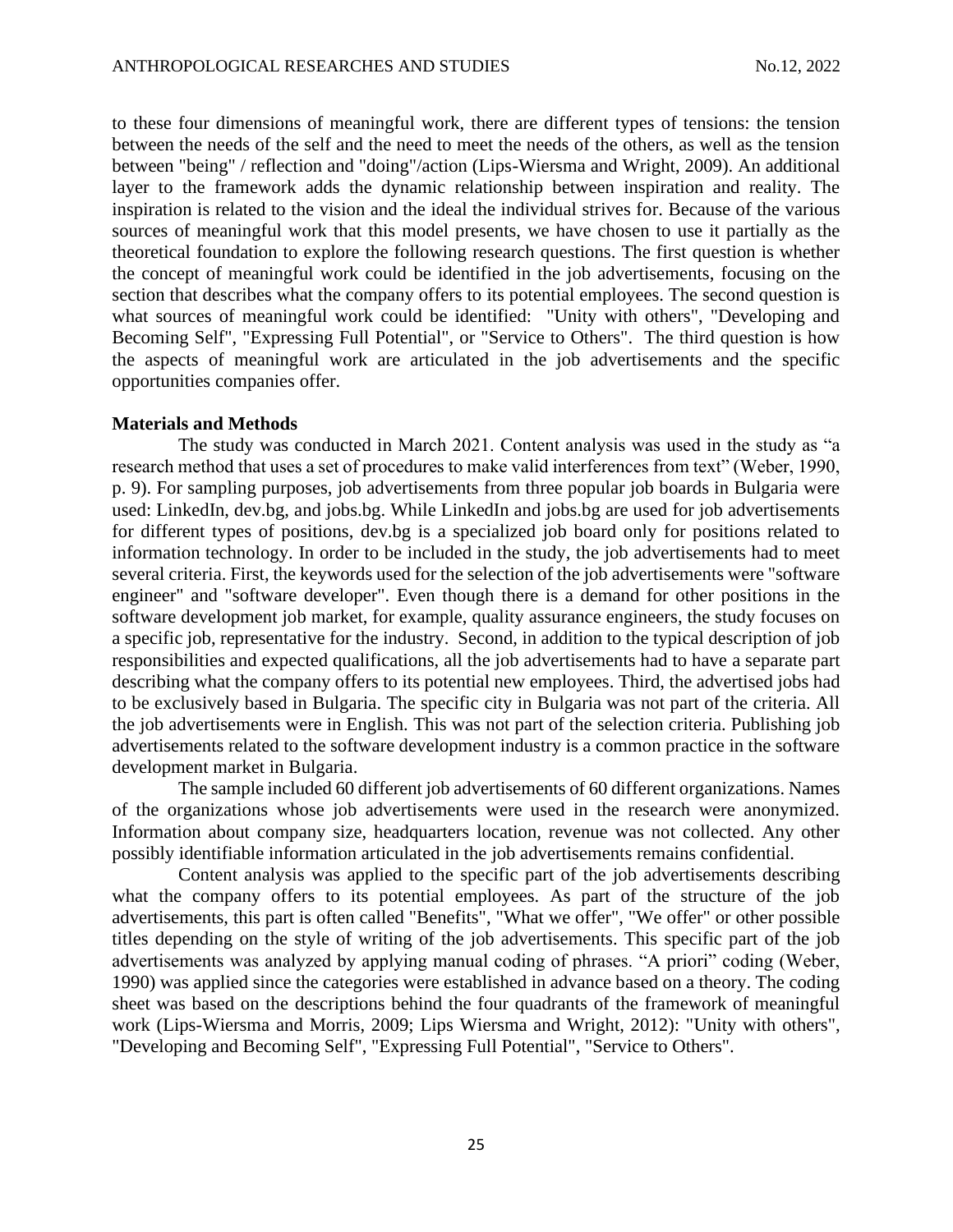#### **Results**

Phrases that cannot be linked to any framework's dimensions are 56% of all the phrases. They were eliminated from the analysis. Examples of phrases that were not included are extended paid leaves, salary and remuneration package information, office space, hardware and software equipment, health insurance, food vouchers.

The content analysis first indicated that the opportunities for meaningful work could be identified in all job advertisements. At least one phrase in each section of the job description that describes what the company offers could be linked to opportunities for "Unity with others", "Expressing Full Potential", "Developing and Becoming Self" or "Service to Others".

### **Table 1.**

| Source of meaningful work      | Phrases related to meaningful work |               |
|--------------------------------|------------------------------------|---------------|
|                                | n                                  | $\frac{0}{0}$ |
| "Expressing Full Potential"    | 145                                | 64%           |
| "Unity with others"            | 72                                 | 32%           |
| "Developing and Becoming Self" |                                    | 0%            |
| "Service to Others"            |                                    | 3%            |
|                                |                                    |               |

*Sources of meaningful work identified in software developer job advertisements*

"Expressing Full Potential" is related to creating and mastering something, expressing talents, having opportunities, having a sense of achievement, influencing others (Lips Wiersma and Morris, 2009; Lips Wiersma and Wright, 2012). The majority (64%) of the phrases related to meaningful work in the job advertisements could be linked to "Expressing Full Potential". 54 out of the 60 job advertisements included one or more phrases related to opportunities for "Expressing Full Potential". In the job advertisements, "Expressing Full Potential" could be linked to opportunities for learning and career growth and advancement, "interesting projects", challenging assignments, opportunities for achievements and exposure to different problems, technologies, customers, and making an impact. A specific challenge in the analysis of the data was whether the opportunities for learning and training should be linked to "Expressing Full Potential" or they more closely align with "Developing and Becoming Self". "Developing and Becoming Self" includes sub-themes such as opportunities for moral development, maintaining one's unique identity, personal growth. The focus is on the "inner reflective development" (Lips-Wiiersma and Wright, 2012, p. 666). The job-specific training could be reviewed as an opportunity for employees to develop and master aspects of their jobs. Career growth could be linked to a sense of achievement. Therefore, job-specific training and learning and career growth were linked to "Expressing Full Potential".

"Unity with Others" is associated with working together, sharing similar values, experiencing belonging (Lips-Wiersma and Morris, 2009; Lips-Wiiersma and Wright, 2012). "Unity with Others" could be identified as a theme in 32% of the phrases related to meaningful work. In the job advertisements, "Unity to Others" is expressed through opportunities for team building, a "friendly team", descriptions of the work environment as "friendly", "supportive", "team-centric". 46 out of the 60 included in the survey job advertisements included one or more phrases related to opportunities for "Unity with Others", focusing on opportunities for teamwork and positive attributes of the team.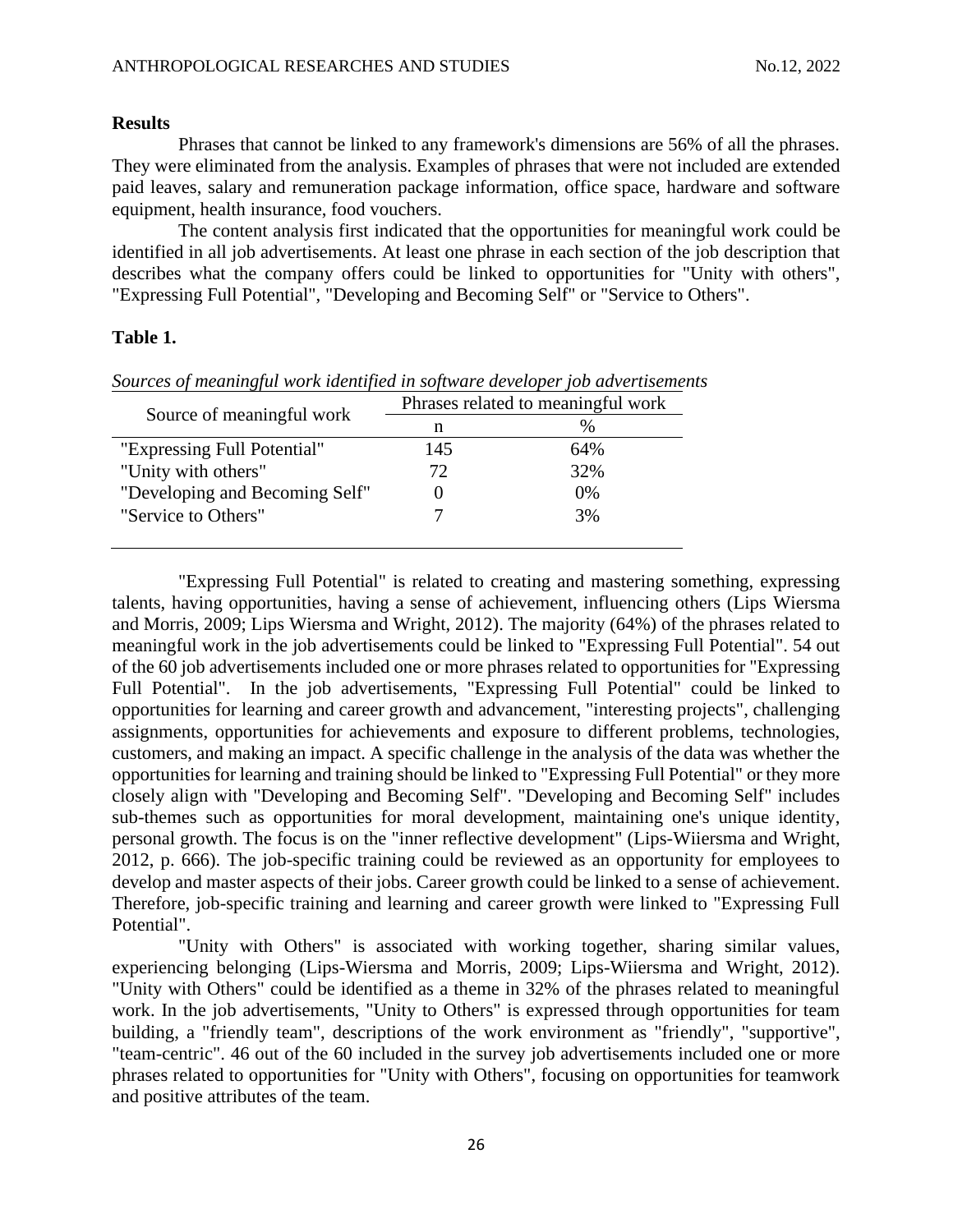"Service to Others" involves contributing to others and seeing a connection between the work a person does and a bigger clause, typically related to social, economic, or environmental topics (Lips-Wiersma and Morris, 2009; Lips-Wiersma and Wright, 2012). "Service to Others" was found in 3% of the phrases. Only 7 out of 60 job advertisements included phrases related to "Service to Others". In the job advertisements, "Service to Others" is described through opportunities for volunteering and making the world a better place through contributing to the work that the company does.

"Developing and Becoming Self", described as moral development and staying true to self, was not identified as a theme in the job advertisements.

#### **Discussions**

The present study sought to build an understanding of whether and how opportunities for meaningful work are used in the job advertisements in the Bulgarian software development job market to describe what companies offer in addition to typical financial rewards, benefits, perks. Key sources of meaningful work were identified. In the job advertisements, "Expressing Full Potential" was represented with considerable prevalence, followed by "Unity with Others" and "Service to Others". "Developing and Becoming Self" was not identified as a theme in the job advertisements included in the study. The prevalence of "Expressing Full Potential" could be attributed to the specific purpose of the job advertisements: to promote new job opportunities and attract applicants. Therefore, a focus on career growth and achievement opportunities could be expected. Identifying a considerable number of phrases linked to "Unity with Others" is not surprising since it relates to the social, interpersonal aspect of work, focusing on teamwork and building meaningful relationships. It could also be assumed that the collaborative character of software development implies the need to focus on "Unity with Others". The low number of phrases related to "Service to Others" could be further explored to define how and where companies communicate their opportunities related to enabling employees to contribute to others and seeing a connection between their work and a bigger clause. Examples include the companies' websites, annual corporate reports, customer case studies, social media, or other parts of the job advertisements. "Developing and Becoming Self" was not identified in a single job advertisement. The specifics of this dimension of meaningful work, including its inner reflective orientation and focus on moral development, may make it difficult to be supported by a company practice or articulated as an opportunity.

The current study uses a specific section of job advertisements as a source of information about the meaningful opportunities that companies offer to their potential employees. The job advertisements are usually written in a way that describes the ideal state and rarely reflect limitations and imperfections. The writer's writing style or the company's brand guidelines could also influence the way opportunities are articulated. Job advertisements also rarely circulate in isolation, and it could be assumed that applicants explore other sources of information about the company and its opportunities. All of these specifics of the job advertisements imply the need to explore complementary methods for research of the presented in the article questions.

At the same time, another question that should be posed is whether meaning and meaningfulness "can be supplied" by organizations through programs, initiatives, job design, or "it is a condition of being human to make meaning" (Lips-Wiersma & Morris, 2009, pp. 503- 505).This question is particularly relevant, especially in the context of using opportunities for meaningful work as a way to attract talent.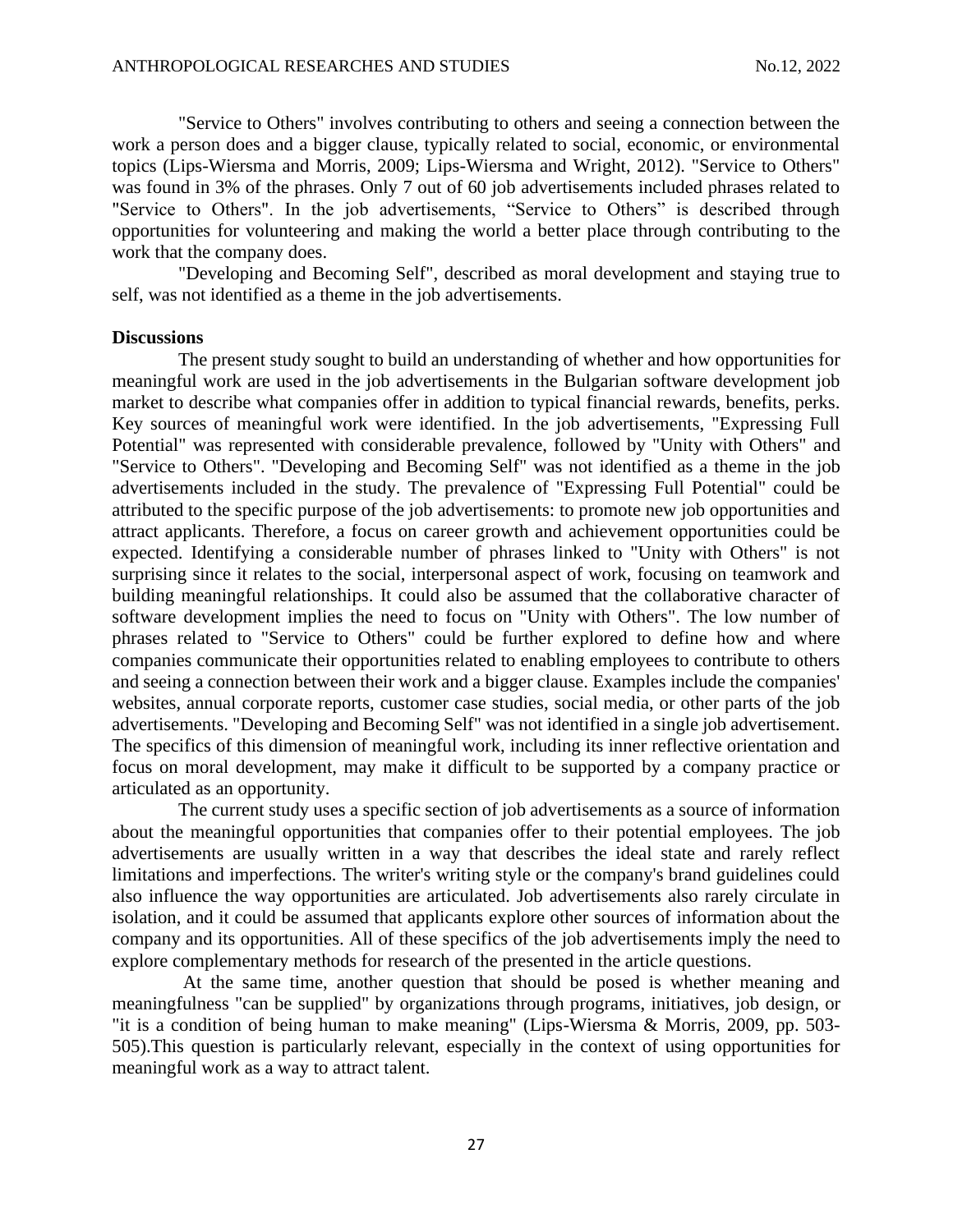### **Conclusions**

The current study explores how sources of meaningful work are articulated in job advertisements in the Bulgarian software market. Even though aspects of meaningful work were identified, it should be acknowledged that the study uses only partially concepts of the Meaningful Work Framework. The study also uses job advertisements as a data source which could be an incomplete and biased source of information. Acknowledging the limitations of the study method and the specifics of the data source, we recommend future studies to explore further how companies in the Bulgarian software development job market create opportunities for meaningful work or prevent meaningless work, what the actual experience of employees is and how opportunities for meaningful work could be used to attract applicants.

## **Acknowledgments**

A summary of this paper was presented at International Conference: Individual, family, society - contemporary challenges, fourth edition. 6-7 October 2021, online.

## **References**

- 1. Arnoux-Nicolas, C., Sovet, L., Lhotellier, L., & Bernaud, J. L. (2016). Development and validation of the meaning of work inventory among French workers. *International Journal for Educational and Vocational Guidance*, *17*(2), 165–185. doi:10.1007/s10775-016- 9323-0
- 2. Bailey, C., Yeoman, R., Madden, A., Thompson, M., & Kerridge, G. (2018). A Review of the Empirical Literature on Meaningful Work: Progress and Research Agenda. *Human Resource Development Review*, *18*(1), 83–113. doi:10.1177/1534484318804653
- 3. Bulgarian Association of Software Companies (BASSCOM). (2020). *БАСКОМ БАРОМЕТЪР: Годишен доклад за състоянието на софтуерния сектор в България [BASSCOM BAROMETER: Annual report on the state of the software sector in Bulgaria]*. Retrieved March 25, 2021 from https://www.basscom.org/publications
- 4. Chalofsky, N. (2003). An emerging construct for meaningful work. *Human Resource Development International*, *6*(1), 69–83. https://doi.org/10.1080/1367886022000016785
- 5. Chen, C. Y., & Li, C. I. (2013). Assessing the spiritual leadership effectiveness: The contribution of follower's self-concept and preliminary tests for moderation of culture and managerial position. *The Leadership Quarterly*, *24*(1), 240–255. doi: 10.1016/j.leaqua.2012.11.004
- 6. Faro Albuquerque, I., Campos Cunha, R., Dias Martins, L., & Brito Sá, A. (2014). Primary health care services: workplace spirituality and organizational performance. *Journal of Organizational Change Management*, *27*(1), 59–82. [doi:10.1108/jocm-11-2012-0186](https://doi.org/10.1108/jocm-11-2012-0186)
- 7. Josh Bersin, J. B. (2015). Becoming irresistible: A new model for employee engagement. *Deloitte Review Issue 16*, *16*. Retrieved March 25, 2021 from https://www2.deloitte.com/us/en/insights/deloitte-review/issue-16/employeeengagement-strategies.html
- 8. Lips-Wiersma, M., & Morris, L. (2009). Discriminating Between 'Meaningful Work' and the 'Management of Meaning.' *Journal of Business Ethics*, *88*(3), 491–511. doi:10.1007/s10551-009-0118-9
- 9. Lips-Wiersma, M., & Wright, S. (2012). Measuring the Meaning of Meaningful Work. *Group & Organization Management*, *37*(5), 655–685. doi:10.1177/1059601112461578